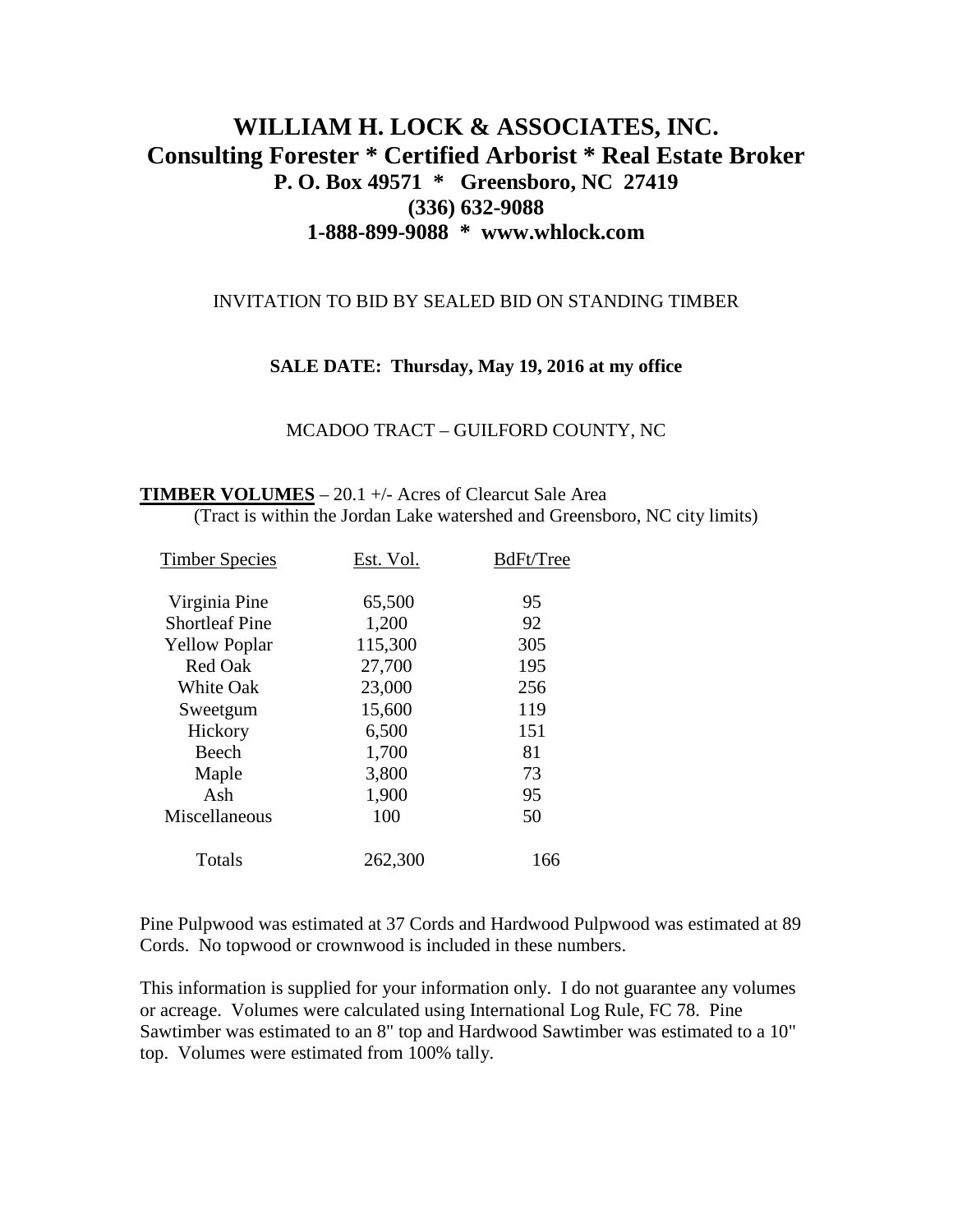Page Two McAdoo Tract - Timber Sale Sale Date: Thursday – May 19, 2016

# **LOCATION:**

This tract is located on the north side of Greensboro, NC off of North Church Street. See attached location map.

## **BIDS:**

The McAdoo Tract is being sold on a lump sum sealed bid basis. Bids will be accepted by **regular mail** if received by 5:00 pm on Wednesday, May 18, 2016 **OR** bids will be accepted by **email [\(jcbarnes@whlock.com\)](mailto:jcbarnes@whlock.com) , telephone (336-632-9088), fax (336-632- 9088), or in-person** at my office until 11:00 am on Thursday, May 19, 2016. At 11:00 am on Thursday, May 19, 2016 all bids received will be recorded. The successful bidder will be notified within 24 hours of the bid openings. A 10% deposit may be requested to be delivered to William H. Lock & Associates, Inc. within 72 hours of the bid opening. The balance of the sales price is to be delivered at the sale closing. The seller reserves the right to refuse or accept any and all bids. Seller will consider all bids. The seller will be responsible for the timber deed preparation, revenue stamps if recorded, and the forestry consultant fees. The buyer will be responsible for all other closing costs. A \$1,500 performance deposit will be payable at closing and held in a non-interest bearing trust account until satisfactory completion of logging. The performance deposit does not limit the buyer's liability.

## **PLACE OF SALE:**

The timber sale will be held at the office of William H. Lock & Associates, Inc. in Greensboro, NC. The office address is 375 S. Swing Road, Greensboro, NC 27409. Telephone and Fax: 336-632-9088; [Email: jcbarnes@whlock.com](mailto:Email:%20jcbarnes@whlock.com) 

## **CONDITIONS OF SALE**:

1. The Buyer shall have 24 months from the date of the timber deed to cut and remove all merchantable timber within the "Sale Area". "Creek Buffers" have been marked with blue flagging and blue paint. No blue painted trees marking the buffer boundaries may be cut and no trees within the buffers may be harvested. The sale boundaries are marked with pink flagging. No trees marked with pink flagging and no trees beyond the pink flagging are to be harvested. "OUT" areas have been marked with orange flagging and red paint. No trees marked with orange flagging or red paint and no trees beyond this line are to be harvested. The tract is within the Jordan Lake Watershed and the City Limits of Greensboro. A Forest Management Plan is on file with the City of Greensboro. Buyer must comply with all applicable rules and regulations regarding timber harvesting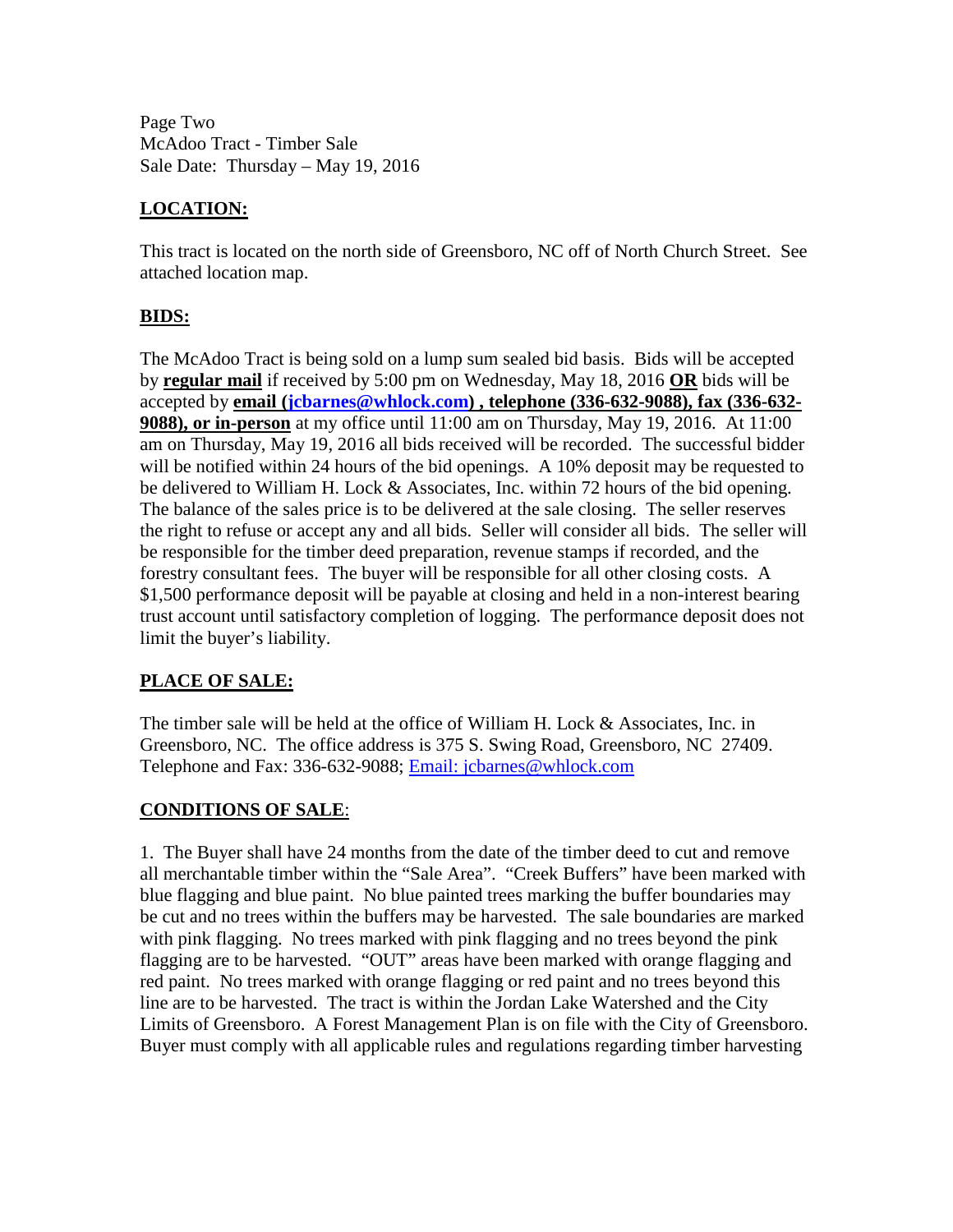Page Three McAdoo Tract - Timber Sale Sale Date: Thursday – May 19, 2016

2. The Buyer shall access the tract from North Church Street. Any existing roadways used for access into the parcels must remain open and passable by ordinary traffic at all times. The roadways must be left in similar condition at the completion of the harvesting operation as was at the beginning of the harvesting operation, reasonable wear and tear accepted. All access routes will need to be installed and/or maintained according to all North Carolina Best Management Practices, Forest Practice Guidelines, and any applicable river basin or watershed rules. Call W.H. Lock & Associates, Inc. if there are questions concerning access routes. Buyer must comply with any necessary requirements pertaining to the crossing of utility lines and must immediately repair any damage caused by the timber harvesting operation.

3. The Buyer is responsible for maintaining a clean site. No equipment parts, trash, tires or other debris created as a result of the harvesting operation shall be left on the property. It shall be the Buyer's responsibility to clean up any hazardous material or chemical waste spills including but not limited to Diesel Fuel, Hydraulic Fluid, Machine Oil, and/or Gasoline upon the subject property if deposited as a result of the harvesting operation. Responsibility will include any required remediation including but not limited to the removal of contaminated soils.

4. Harvesting operations must not interfere with any farming operations and farming operations must not interfere with any harvesting operations. Decking, loading or hauling will not be permitted in any existing open fields or pastures immediately adjacent to the timber unless approved by William H. Lock & Associates, Inc. If approved, open areas must be free of logging debris, smoothed when completed, and re-seeded if necessary. All loading decks and truck parking areas must be reseeded when the harvesting operation is completed, if deemed necessary by William H. Lock & Associates, Inc.

5. The Buyer is responsible for following all Federal, State, and local regulations regarding timber harvesting activities. If required, Buyer is responsible for obtaining any necessary permits or licenses required for timber harvesting. All logging operations must conform to North Carolina Best Management Practices, Forest Practices Guidelines, and any applicable river basin or watershed rules. In the event that a non-compliance situation is identified on the tract as a result of the harvesting operation, William H. Lock & Associates, Inc. will have the express right to suspend the harvesting operation until the situation is brought into compliance. No trees or other logging debris shall be left in or across the property boundary, sale cutting lines or access roads and paths.

6. All necessary property lines, corners and sale harvest boundaries have been marked with pink flagging. No flagged trees denoting the property and/or sale boundary shall be cut and no trees outside the boundary lines shall be cut. If trees marking the property